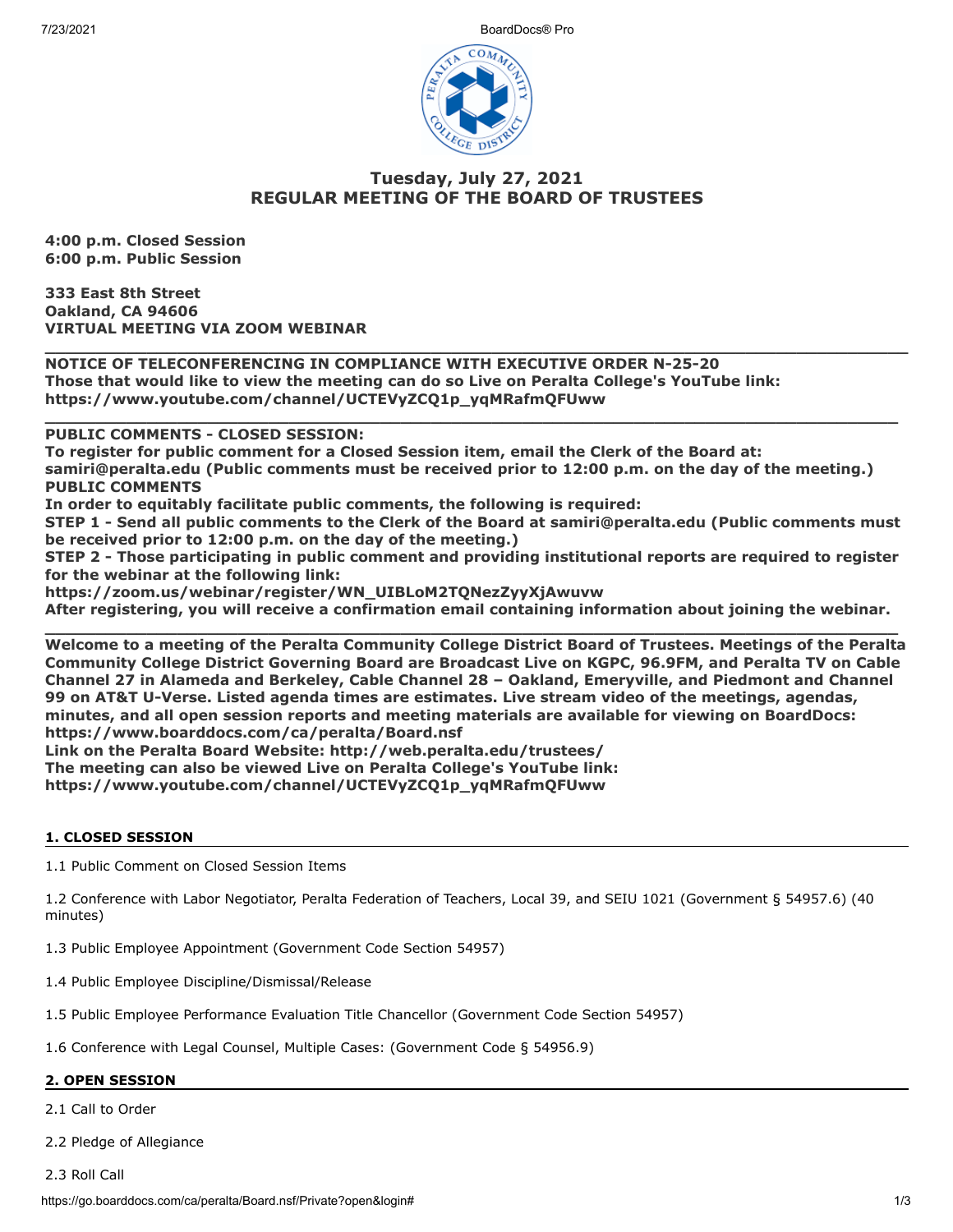- 2.4 Affirmation of the Statement of Cooperation
- 2.5 Report of Action Taken in Closed Session
- 2.6 Approval of the Agenda
- 2.7 Approval of the Minutes
- 2.8 Associated Student Government Reports
- 2.9 Peralta Classified Senate Report
- 2.10 District Academic Senate Report
- 2.11 Public Communication
- 2.12 Chancellor's Reports

### **3. INFORMATIONAL ITEMS**

3.1 PCF & PCCD Presentation by LaNiece Jones, LaJones & Associates

3.2 Risk Management Update. Presenter: Chief of Staff Royl Roberts

### **4. CONSENT CALENDAR - FACILITIES**

4.1 Consider Ratification of an Independent Consultant Agreement for Special Services with Kneal Resource System not to exceed \$75,000 for Organizational Development and Related Services for the Department of General Services. Presenter: Interim Vice Chancellor Smith.

4.2 Consider Approval of an Agreement Incorporating Joint Powers Authority OMNIA Partners Contract for Roofing and Waterproofing Materials and Services with Garland/DBS, Inc. in the Amount of \$798,514.00 for the Provision of Roofing Services at College of Alameda. Presenter: Interim Vice Chancellor Smith

4.3 Consider Ratification of Change Order No. 1 to the Agreement for Construction Services with Castillo Plumbing, Inc. to Increase the Contract Price by \$38,126.00 and Extend the Contract Time to Allow for the Removal and Replacement of the Rusted Sewer Pipe System Discovered During the Sewer Pump Replacement Project at the College of Alameda Aviation Facility. Presenter Interim Vice Chancellor Smith

### **5. ACTION ITEMS**

5.1 Delegation of Authority During Board Recess for August 2021. Presenter: Interim Chancellor, Dr. Jannett Jackson

5.2 Consider Approval of an Academic (Faculty) Personnel Item. Presenter: Interim Vice Chancellor Ronald McKinley

5.3 Consider Approval of Classified Personnel Item (Employment). Presenter: Interim Vice Chancellor Ronald McKinley

5.4 Consider Approval of a Tentative Agreement Between the District and the Peralta Federation of Teachers (PFT) Local 1603 Regarding Re-Openers for Contract Years 2020-2021 and 2021-2022. Presenter: Interim Vice Chancellor Ronald McKinley

5.5 Consider Second Reading and Approval of FY 2020-2021 EEO Fund Multiple Method Allocation Certification Report. Presenter: Interim Vice Chancellor Ronald McKinley

5.6 Consider approval of Resolution No. 21/22-36 to authorize local agreement number CSPP-1022 and to renew the contract for the 2021-2022 fiscal year with the California Department of Education (CDE) to provide childcare and developmental services. Presenter: Vice Chancellor Siri Brown

5.7 Consider Approval of a List of Firms to Provide Commissioning Services Districtwide. Presenter: Interim Vice Chancellor Atheria Smith

5.8 Consider Approval of Change Order Number 1 for Construction Services with, Diablo Plumbing, Inc, no cost time extension for the Merritt College Building D Heating Loop Repair Project. Presenter: Interim Vice Chancellor Atheria Smith

5.9 Consider approval of the American with Disabilities Act (ADA) Assessment Services Agreement with LPAS Architecture + Design (LPAS) for the Merritt College ADA Assessment Services in the amount of \$295,300.00 Presenter: Interim Vice Chancellor Atheria Smith

5.10 Consider Approval of Resolution No. 21/22-37 to sole source Kubota Earthquake Resistant Ductile Iron Pipe (ERDIP) to use on East Bay Municipal Utility District (EBMUD) 36" waterline relocation for the Laney College Library Resource Center (LRC)